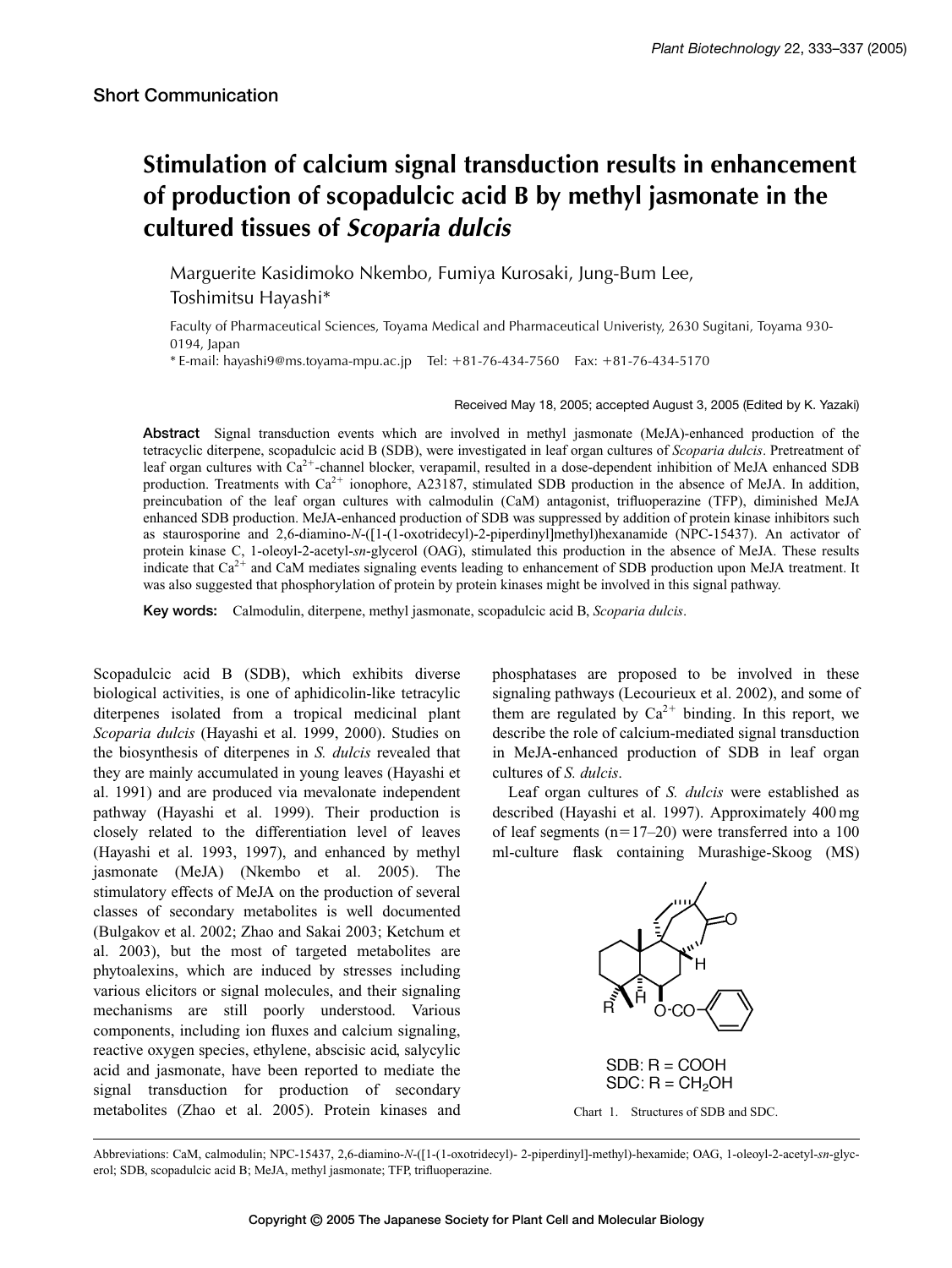liquid medium (50 ml) and incubated on a rotary shaker at 140 rpm at 26°C. MeJA, verapamil hydrochloride, and trifluoperazine (TFP) were obtained from Wako Pure chemicals (Osaka, Japan). A23187, staurosporine aglycon, 2,6-diamino-*N*-([1-(oxotridecyl)-2-piperidinyl]) methyl)hexanamide (NPC-15437) and 1-oleoyl-2-acetyl*sn*-glycerol (OAG) were obtained from Sigma-Aldrich Japan (Tokyo, Japan). MeJA and other chemicals were dissolved in EtOH and DMSO, respectively, and sterilized by Millipore LCR filter (Millipore Corp., Billerica, MA). Six-day-old leaf organ cultures were used in all experiments. In a single treatment, a known volume of filter-sterilized solution of either A23187 or OAG was added to leaf tissue cultures at a final concentration ranging from 0 to 100  $\mu$ M. In a combined treatment with MeJA, TFP, verapamil, staurosporine, and NPC-15437 were added to the cultured tissues 6 h prior to addition of MeJA. In all treatments, the control received only the same volume of solvent. The leaf organ cultures were harvested after 2 and 4 days for A23187, and 4 days later for other treatments. Freeze-dried leaf organ cultures were extracted three times with  $CHCl<sub>3</sub>–$ MeOH  $(3:1)$  under sonication for 20 min. SDB in the medium was extracted three times with CHCl<sub>3</sub>. The combined extracts were concentrated to dryness and the residue was dissolved in CHCl<sub>3</sub>, which was then subjected to a solid phase extraction using Bondesil-SI cartridge (500 mg, Varian, USA). The cartridge was successively washed with  $CHCl<sub>3</sub>$  (5 ml) and then with MeOH (5 ml), and SDB present in the MeOH phase was subjected to HPLC as described (Hayashi et al. 1991). Briefly, the sample was loaded to a  $5C_{18}$ -AR-II HPLC column (4.6×150 mm, Nacalai Tesque, Kyoto, Japan) and eluted with a solvent system of 0.02 M  $H_3PO_4/MeOH$  (1:3) at 1.0 ml min<sup>-1</sup> by monitoring at 230 nm. Phytol and  $\beta$ -sitosterol in the CHCl<sub>3</sub> fraction were extracted into *n*-hexane after treatment with 6% KOH in MeOH. The *n*-hexane extract was then subjected to solid phase extraction, and phytol and  $\beta$ -sitosterol were eluted with MeOH–CHCl<sub>3</sub>  $(1:1)$  solution. After drying, the residue was dissolved in *n*-hexane containing cholesterol  $(1 \text{ mg ml}^{-1})$  as internal standard. Gas chromatography (GC) was performed using a GC-353 gas chromatograph equipped with a SPB-1 fused silica

capillary column  $(30 \text{ m} \times 0.32 \text{ mm} \times 0.25 \text{ mm}$  film thickness, Supelco Inc., USA), and  $N<sub>2</sub>$  carrier gas with a flow rate of  $1.8 \text{ ml min}^{-1}$ . The oven temperature was maintained at 180°C for 5 min and then programmed at  $10^{\circ}$ C min<sup>-1</sup> to 280°C and kept for 24 min, and peaks were detected by flame ionization detector (FID). Each experiment was repeated at least twice and the results are expressed as mean $\pm$ SE. Differences between means were tested for significance using paired Student's *t*-test.

Calcium mobilization is a characteristic component in plant cellular signaling pathways (Sander et al. 1999; Scrase-Field and Knight 2003). To examine whether calcium is involved in MeJA signal transduction in *S. dulcis*, cultured tissues were treated with verapamil, a  $Ca<sup>2+</sup>$ -channel blocker. Pretreatment of leaf organ cultures with verapamil did not affect their growth (Table 1) and resulted in a dose-dependent inhibition of SDB production upon MeJA treatment (Figure 1A). To determine if the decreased content of SDB in verapamiltreated tissues was related to an increased release of SDB into culture medium, the content of SDB in each culture medium was examined. Results showed no difference in culture media of both control and verapamil-treated tissues (Table 1). To evaluate the effect of verapamil on the production of other isoprenoids, accumulation of  $\beta$ sitosterol biosynthesized via mevalonate pathway and phytol via mevalonete-independent pathway was examined. Verapamil promoted the inhibitory effect of MeJA on  $\beta$ -sitosterol production (Figure 1B) but had no effect on phytol production (Figure 1C). These result suggested that  $Ca^{2+}$  influx was involved in the MeJAenhanced production of SDB. To confirm the requirement of  $Ca^{2+}$  influx for MeJA-enhanced production of SDB, the leaf organ cultures were treated with calcium ionophore A23187 for two or four days in the absence of MeJA. As shown in Figure 2A, A23187 was sufficient to enhance the production of SDB in the cultured tissues of *S. dulcis*. When leaf organ cultures were treated with A23187 the SDB production was more enhanced with  $10 \mu M$  than with  $50 \mu M$ . In addition, A23187 induced faster SDB production than MeJA. Its potency was comparative with that of  $10 \mu M$  MeJAtreated tissues on day 4 (Figure 2A). These results suggest that influx of extracellular  $Ca^{2+}$  plays an

Table 1. Effect of verapamil on tissue growth and content of SDB in cultured tissues and culture media.

| Culture Conditions |                     | Growth           | SDB content $(\mu$ g) |                 |
|--------------------|---------------------|------------------|-----------------------|-----------------|
| MeJA $(10 \mu M)$  | Verapamil $(\mu M)$ | (mg dry weight)  | <b>Tissues</b>        | Medium          |
|                    |                     | $200.0 \pm 30.0$ | $3138.4 \pm 110.6$    | $59.9 \pm 8.6$  |
|                    | $\qquad \qquad$     | $146.7 \pm 15.3$ | $3926.4 \pm 171.4$    | $50.3 \pm 2.5$  |
|                    | 50                  | $146.7 \pm 11.5$ | $2980.2 \pm 268.0*$   | $54.4 \pm 12.7$ |
|                    | 100                 | $143.3 \pm 15.3$ | $2260.6 \pm 61.5$ **  | $55.2 \pm 11.3$ |

Leaf organ cultures of *S. dulcis* were treated for four days with different concentrations of verapamil in the presence of 10  $\mu$ M MeJA six days after inoculation. SDB content was calculated as total amount per flask and medium  $(50 \text{ ml})$ . Data are expressed as mean $\pm$ S.D., n=3. Significant difference was calculated from MeJA-treated tissues.  $\frac{*p}{0.05}$ ,  $\frac{*p}{0.001}$ .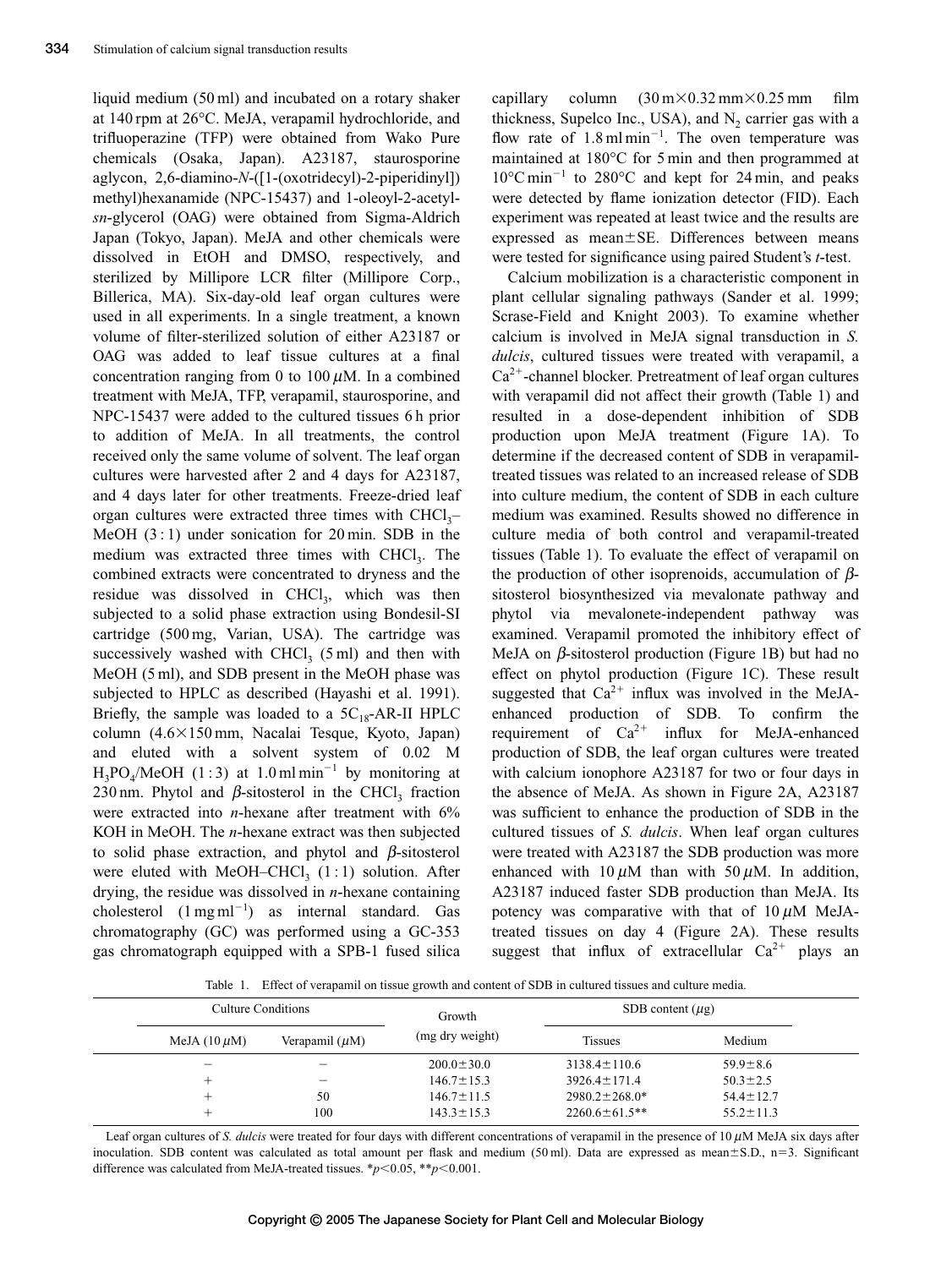



Figure 1. Effect of verapamil on production of isoprenoids in cultured tissues. 6-day-old leaf organ cultures were pretreated with 50 and 100  $\mu$ M verapamil for 6 h before addition of 10  $\mu$ M MeJA. The cultured tissues were harvested after 4 days and analyzed for their SDB (A),  $\beta$ -sitosterol (B), and phytol (C) contents. Data are expressed as  $mean \pm SE$ ,  $n=3$ . Significant differences were calculated from the control,  $*_{p}<0.01$ ,  $*_{p}<0.001$  and MeJA-treated tissues,  $*_{p}<0.05$ , # $p<$ 0.01.

important role in the production of SDB. In contrast, A23187 inhibited  $\beta$ -sitosterol production in timedependent manner (Figure 2B), while it transiently stimulated phytol production (Figure 2C). Calmodulin (CaM) is one of targets of calcium signals in plant cells (Sanders et al. 1999). This lead us to test the effect of specific CaM antagonist TFP on MeJA-induced enhancement of SDB production, and found that

Figure 2. Effect of A23187 on production of isoprenoids in cultured tissues. 6-day-old leaf organ cultures were treated with A23187 as indicated in the absence of  $10 \mu$ M MeJA for 2 days (white bar) and 4 days (black bar). Data are expressed as mean $\pm$ SE, n=3. Significant differences were calculated from the control,  $* p<0.05$ ,  $* p<0.01$ ,  $***p<0.001$ .

pretreatment with TFP indeed reduced MeJA-stimulated SDB production (Figure 3A), while the same treatment promoted the MeJA-induced reduction of  $\beta$ -sitosterol and phytol production (data not shown). Although results obtained with TFP should be interpreted with caution due to possible inhibition through other processes such as cAMP cycle (Cheung, 1980), these data suggest that CaM or CaM-like proteins participate in MeJA signal transduction and therefore that  $Ca^{2+}$  might be involved in this transducing pathway. Protein phosphorylation has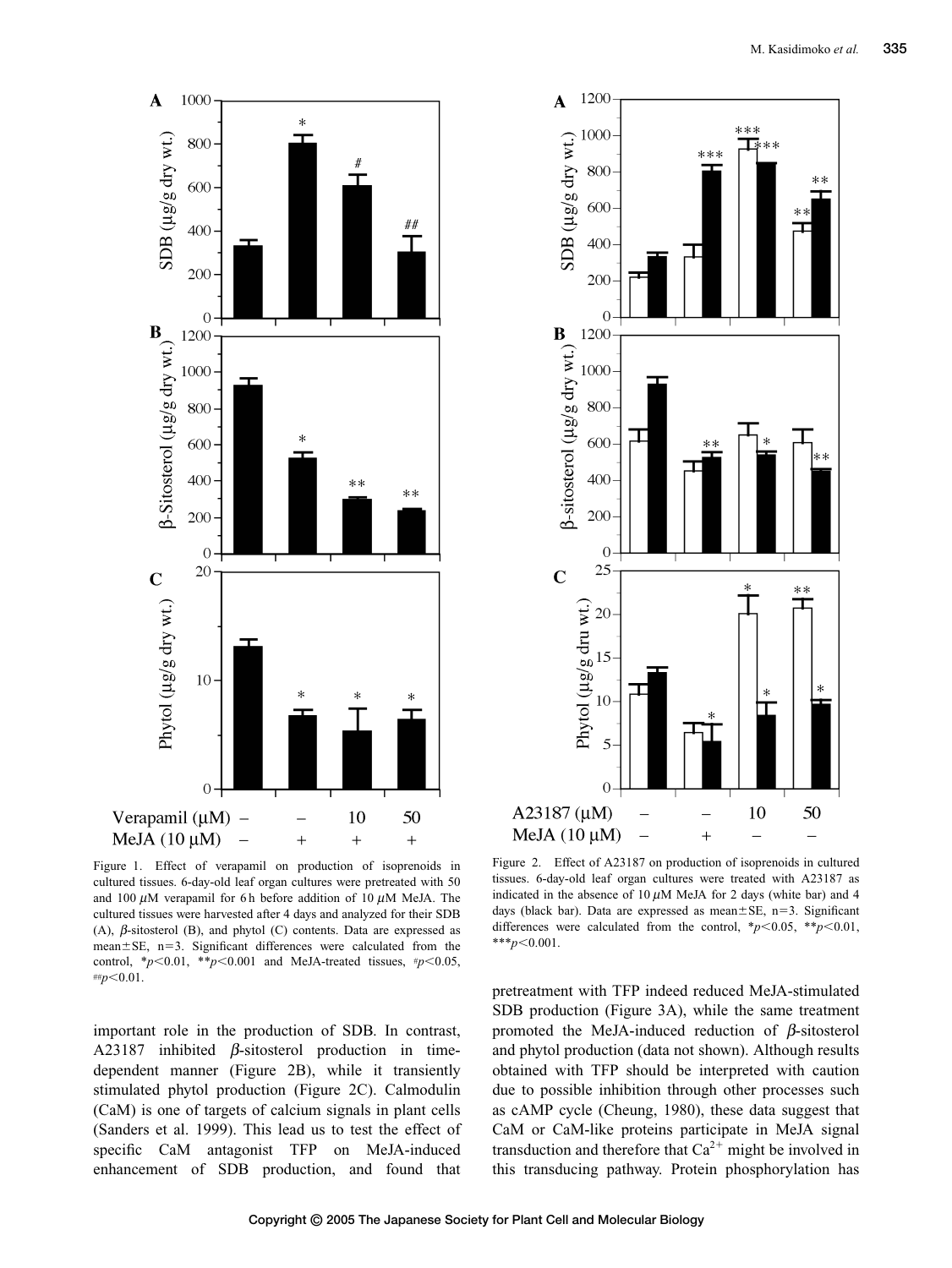

Figure 3. Effect of inhibitors and activator on production of SDB in cultured tissues. 6-day-old leaf organ cultures were treated with different concentrations of TFP (A), staurosporine or NPC-15437 (B) 6 h before addition of MeJA, and OAG (C) in the absence of MeJA. Data are expressed as mean $\pm$ SE, n=3. Significant differences were calculated from the control,  $*_{p}$ <0.05,  $*_{p}$  <0.01,  $*_{p}$  <0.01, and MeJA-treated tissues,  $\frac{dp}{0.005}$ ,  $\frac{mp}{0.001}$ .

been implicated in plant responses to various stimuli such as elicitor treatments and pathogen attacks (Menke et al. 1999; Peck 2003). To examine possible participation of protein kinases in MeJA-related prodution of SDB, staurosporine (a serine/threonine kinase inhibitor) and NPC-15437 (a specific inhibitor of protein kinase C) were tested for the possibility to interfere the SDB production. Treatments with different concentrations of staurosporine  $(0.1 \text{ and } 0.5 \mu \text{M})$  or NPC-15437 (1 and 10  $\mu$ M) resulted in suppression of MeJA-related SDB production (Figure 3B). In contrast, treatment with a specific activator of PKC, OAG (a synthetic analogue of diacyl glycerol), remarkably promoted production of SDB at 0.1  $\mu$ M in the absence of MeJA. Its stimulatory effect was lower at higher concentrations (Figure 3C). The inhibitory effect of staurosporine and NPC-15437, and the stimulatory effect of OAG suggested that protein kinases are involved in signal transduction pathway for SDB production in *S. dulcis*.

 $Ca<sup>2+</sup>$  mobilization has been shown to mediate the plant response to a number of stimuli including cold, heat shocks, pathogen challenges, elicitor, and hormone treatments (Knight et al. 1996; Kurosaki 1997; Liu et al. 2003; Zhao and Sakai 2003). The present results suggest that calcium influx is important for enhancement of MeJA-mediated SDB production. Cancellation of MeJAenhanced SDB production by calcium channel blocker, verapamil, and CaM antagonist, TFP, suggested that extracellular calcium influx and CaM and/or calcium dependent kinases are involved in this pathway. These  $Ca^{2+}$ -related reagents have so far been shown to exhibit no or very little effect on constitutive production of secondary metabolism im plants (Kurosaki et al. 1992; unpublished result), suggesting that the present findings are not the results of toxic effects of these reagents. This is also supported by an observation that administration of A23187 alone enhanced the SDB. The SDB production was more rapidly induced by A23187 than by MeJA. Thus it was concluded that the enhancement of SDB production by MeJA is involved in the procedure of a calcium signaling pathway.

Menke et al. (1999) demonstrated the implication of protein phosphorylation in fungal elicitor- and MeJAinduced terpenoid indole alkaloid biosynthetic gene expression in *Catharanthus roseus*. In the present work, staurosporine and NPC-15437 significantly lowered the production of SDB in the presence of MeJA. In contrast, OAG stimulated the produciton of SDB at 0.1  $\mu$ M in the absence of MeJA. These results indicate that MeJAenhanced production of SDB requires protein phosphorylation. Effects of NPC-15437 and OAG suggest PKC to participate in MeJA-related signal transduction in the leaf organ cultures of *S. dulcis*.

The inhibitory effect of MeJA on  $\beta$ -sitosterol